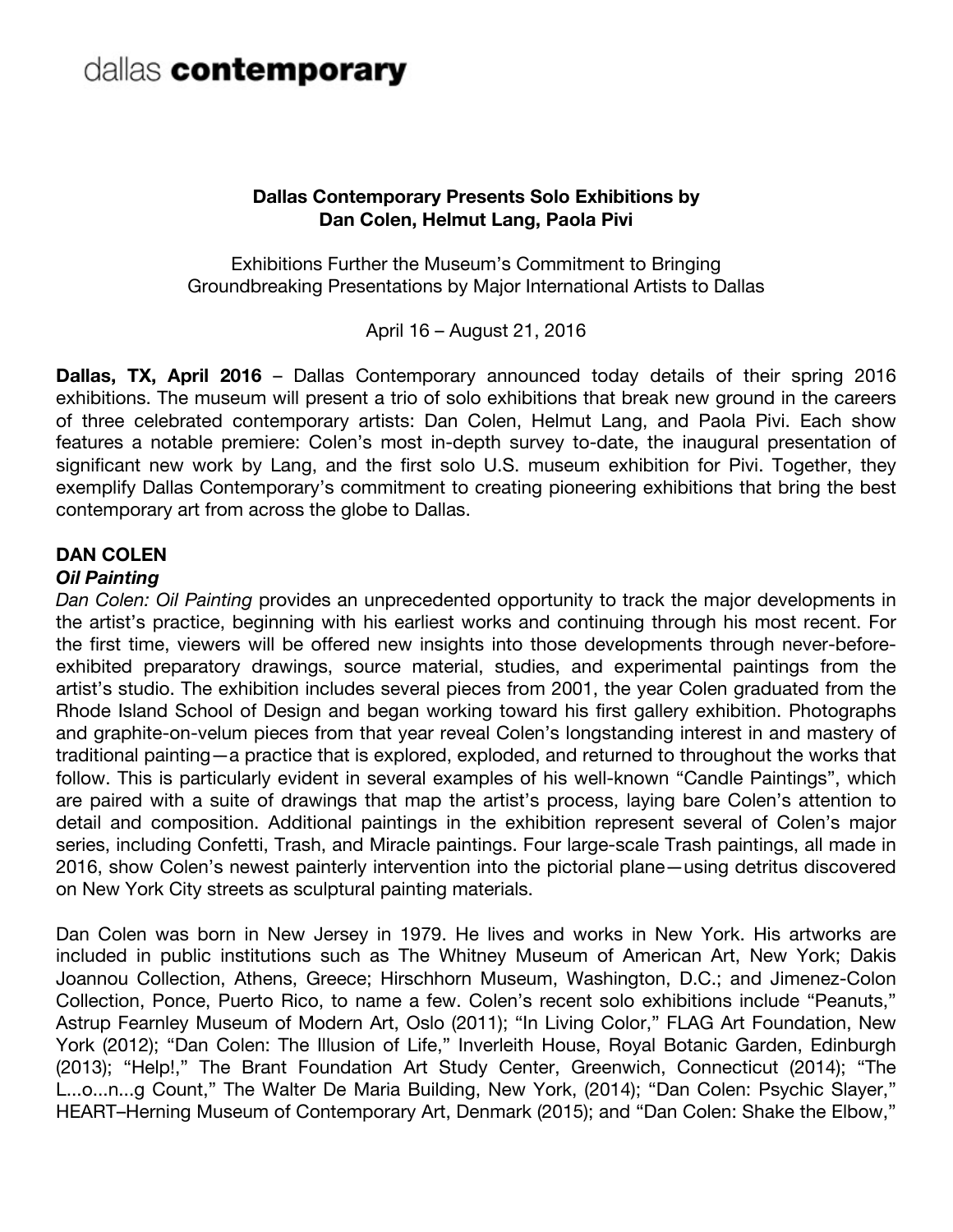Albright-Knox Art Gallery, Buffalo, New York (2015), among others. His work was included in the 2006 Whitney Biennial in New York, as well as the 12th Biennale de Lyon in 2013. The exhibition is curated by Peter Doroshenko, Executive Director of Dallas Contemporary.

#### **HELMUT LANG** *BURRY*

Helmut Lang creates enigmatic sculptures through skillful mutations of form, volume, light and the material history of objects. His pieces explore and explode the fertile space between abstraction and figuration. *BURRY* features a new body of work that centers on the transformation of sheepskin. Sheepskin is traditionally used as a soft material that provides warmth. Lang intervenes in its core properties, hardening it into thick, bed-like planks. In these forms, the original or intended use of the material is retained only as a memory. Pieces are large, rectangular and installed in varying orientations. Some lie on the floor and others are attached directly to the wall, but most lean on it, creating a sense of hovering between supported and self-sufficient, between painting and sculpture. The works' rectilinear outlines crisscross the space, delineating z,y, and z axes and drawing attention to the space's interior volume. This is one of several markers of Lang's acute ability to make the viewer aware of his own relationship to the space and the work within it. Another is in the tension between the works' heft and its method of installation: the weight of the pieces is apparent and foreboding, perhaps warning us to keep back, but their positions are precarious and fragile, inviting close and delicate looking. In that close looking, viewers discover that the coats of tar and pigment that harden the sheepskin also create alluring, textured surfaces. Near or far, viewers will sense the works' relationship to the human-scale. Here again, Lang forces a physical relationship to the sculptures, creating the sense of being addressed by—even implicated in—them.

Born in Vienna, Austria in 1956, Helmut Lang lives and works in New York. His engagement with art started in the mid 1990's, when he collaborated with Louise Bourgeois and Jenny Holzer. Lang has devoted himself solely to his art since 2005 and exhibited since 1996 in Europe and the United States. Lang has exhibited, among others, at the Florence Biennale, Florence (1996); Kunsthalle Wien, Vienna (1998); The Journal Gallery, New York (2007); kestnergesellschaft, Hanover (2008); The Fireplace Project, Long Island (2011); Schusev State Museum, Moscow (2011); Mark Fletcher, New York (2012); Deste Foundation, Athens (2013) and Sperone Westwater, New York (2015).

The exhibition is curated by Peter Doroshenko, Executive Director of Dallas Contemporary.

#### **PAOLA PIVI**

#### *Ma'am*

In 1997, as a student, Paola Pivi placed a truck on its side as part of the exhibition Fuori Uso (Pescara, Italy). Two years later, she installed an upside down G-91 fighter jet in the Venice Biennale's Arsenale, helping Italy win the coveted Golden Lion award for best national pavilion. In subsequent years she has invited horses to the Eiffel Tower and a leopard to roam amongst cappuccino cups—documenting the experience through photography. Such ambitious and spectacular acts have come to define her art. Pivi's practice is diverse and enigmatic. Her oeuvre appears to have been formed through multiple creative minds. Each piece poses questions and is defined by its openness to interpretation. She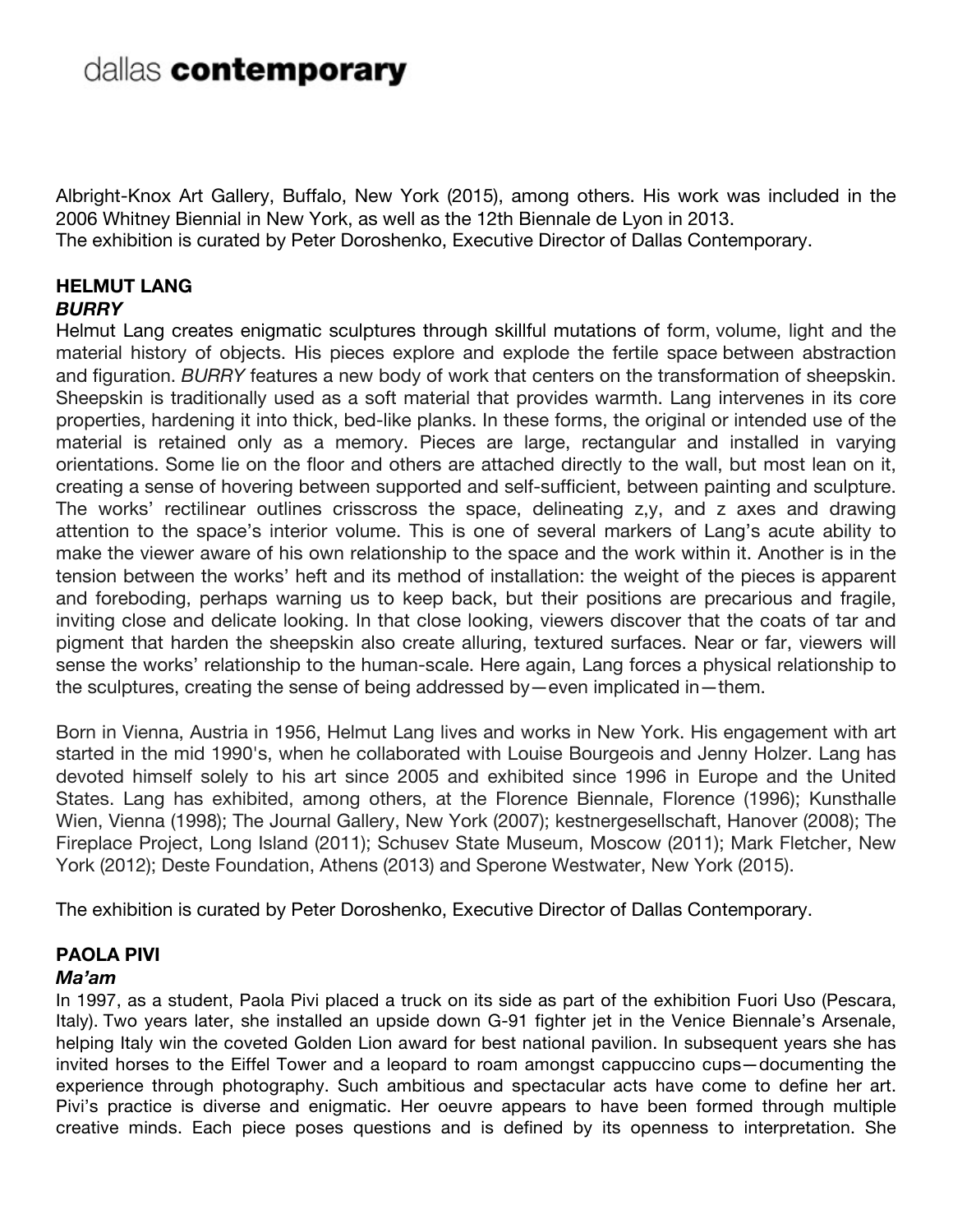appropriates cultural symbols and transforms them in an art context. These gestures are about freedom. They deliver unexpected visuals which surprisingly also appear to be familiar.

The titular "Ma'am" sets the tone of the exhibition. It establishes a polite, welcoming voice, which rests highly on decorum. This mimics the structure of experiencing art within the context of a white cube gallery space. At the same time "*ma'am*," evokes humorous moments in life when social protocol is performative rather than driven by sincere emotion. As is the case with many of Pivi's titles, this one lays a foundation for viewers to be engaged in their approach to the exhibition. *Ma'am*, Pivi's first solo exhibition in the US, brings together iconic past works as well as new commissions. It sheds light on the strength and range of Pivi's practice. Included in the exhibition are Pivi's anthropomorphic feather covered polar bears; canvases of cascading pearls; video showing fish in flight on a passenger jet; and her iconic inverted G-91.

Nomadic by nature, Paola Pivi has lived in many unexpected places in the world, including the remote island of Alicudi in southern Italy, and Anchorage, Alaska. She is presently in India. Pivi first exhibited at Viafarini in Milan in 1995, the same year she enrolled in the Brera Academy of Art in Milan. In 2012, the artist was commissioned to create two original public artworks in New York City: "How I roll", a project by Public Art Fund, a Piper Seneca airplane lifted on its wingtips and constantly rotating forward, installed near Central Park at Doris C. Freedman Plaza, and "Untitled (zebras)", a striking image of zebras on a snow-covered mountaintop on the 25-by-75-foot High Line Billboard at West 18th Street. Like all of her photographs, this image is a live-action still, presented without digital intervention. Another of her photographs, "Untitled (donkey)", shows a lonely donkey on a boat floating in the Mediterranean Sea. Pivi is included in the permanent collections of The Guggenheim Museum and the Centre Pompidou.

The exhibition is curated by Justine Ludwig, Director of Exhibitions and Senior Curator of Dallas Contemporary.

#### **Opening Receptions**

Friday 15 April 2016 19.00 – 22.00 (7.00 pm – 10.00 pm)

#### **About Dallas Contemporary**

Dallas Contemporary is a non-collecting art museum presenting new and fresh ideas from regional, national and international artists. Modeled after European art centers and located in an industrial building in the Design District, Dallas Contemporary is one of the only institutions of its kind in the United States, offering temporary exhibitions, important lectures and seminal learning programs.

*always free.* 

**open**  Tuesday – Saturday 11.00 - 18.00 (11.00 am - 6.00 pm) **Sunday** 12.00 - 17.00 (12.00 pm - 5.00 pm)